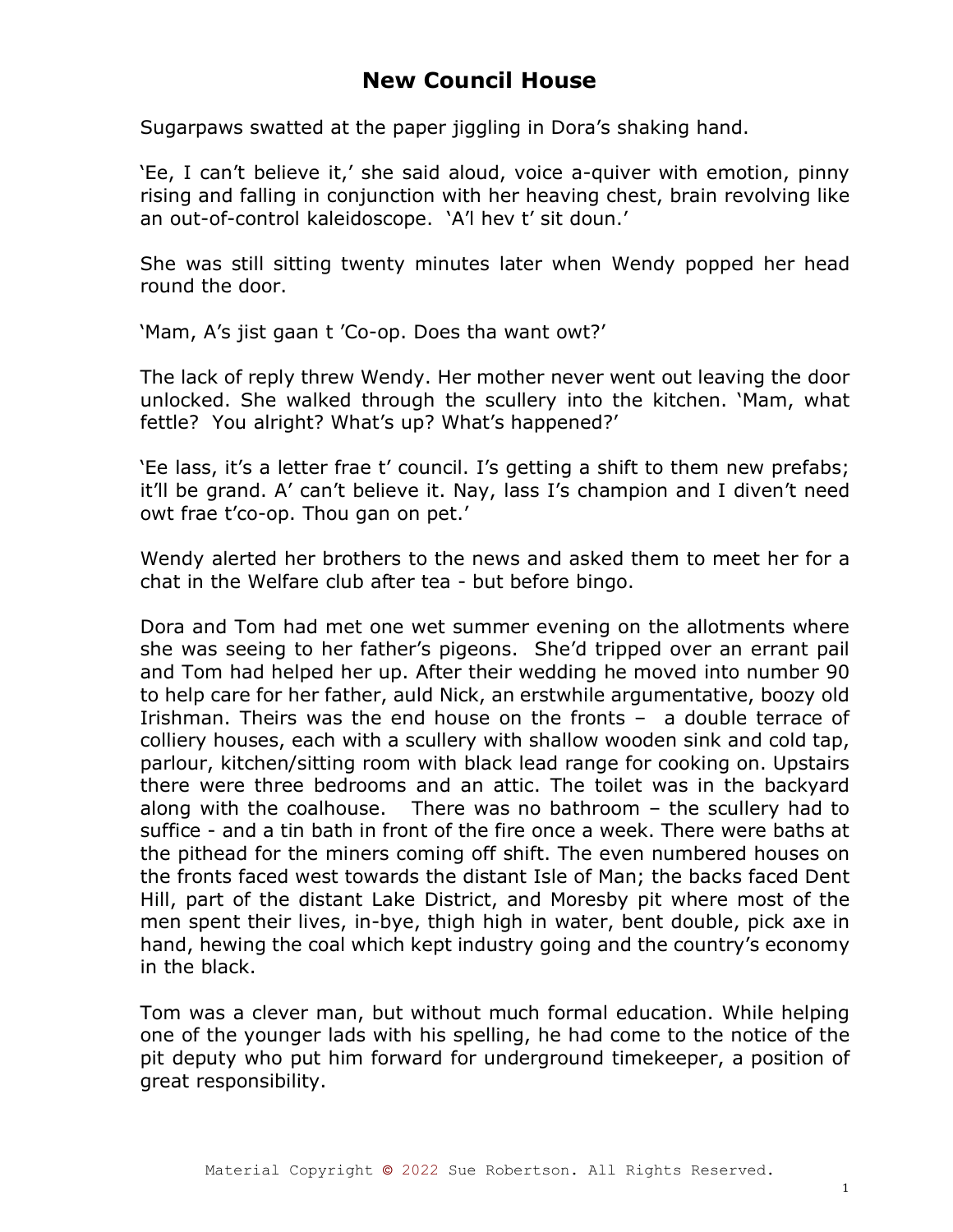'Dora Quinn has fallen on her feet, marrying that Tom Crellin from Lowca, even though he is twenty year older than her,' said Father Flynn. 'It's a pity he's not one of us. Happen she'll convert him.' She never did and never tried. They respected each other's religions and he was happy to let the children be brought up Catholic. Unlike most Irish families there were only three children from the union – Wendy, Joe and Paddy. Dora was a grand cook and the children rushed home from school, sniffing the air like hungry puppies, salivating at the thought of the scones, bread and stews that would be ready for tea. Tom's snap was always tasty too – meat and tatie pie or biskies with juicy home boiled ham and chutney and apple turnovers for afters.

When auld Nick died there was enough money to convert the parlour into a sweet and tobacconist shop that Dora managed as efficiently as she did her domestic duties. Tom retired from the pit but like so many in those days he seemed to give up - just sat in the old, creaky, green cane chair, watching the miners, through milky cataracts, coming off shift, and listening to Gigli on his gramophone. When he did die Dora was left alone in number 90, her arthritic knees aching and complaining when she climbed the stairs or went to the outside lavvie. She shut up the shop and asked Father Flynn's advice.

'Put in for a move, Mrs Crellin, somewhere easier to manage. I'll write to the council in support of your application and I'll make sure Willie John does too. God bless you Dora.'

The pit manager, Willie John Eelbeck, did as Father Flynn requested.

Three months later Dora's answer came. The keys for No 1 Walkmill Bungalows would be hers from 15 April. Dora's first thought was for Sugarpaws the great big, ginger tom that ruled the house and who still missed Tom. What if he refused to move? The lads would have to put butter on his paws!

Wendy and her brothers were as excited as their mother.

'Can't wait to see it; she'll need a new bed but the parlour furniture will be fine,' Wendy said.

'Don't worry about carpets. My marra'll see us reet. He's got a lal furniture business in Whitehaven and mam can make even more rag rugs,' added Joe.

'And our lass'll run up some curtains on that fancy sewing machine,' joined in Paddy. 'I'll speak to Jonno. He wuks in t' council offices and can git room sizes for us.'